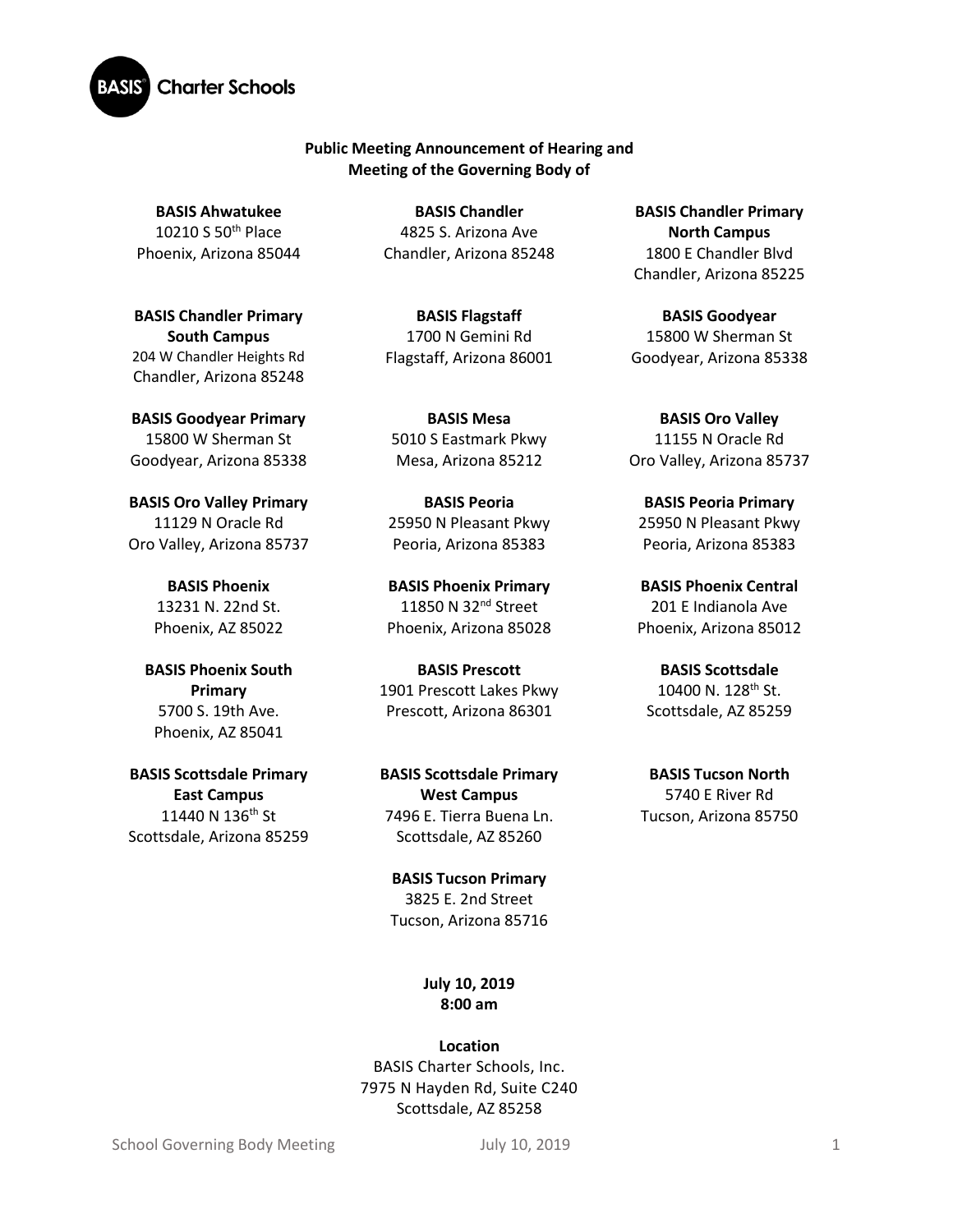

## **Conference Call**

Dial-in Number: (712) 451-0450**,** Attendee Pin: 925978

School Governing Body Members will be present telephonically. Members of the public may attend the meeting in person at location listed, telephonically, or at any of the above listed school locations.

## **Agenda**

- 1. Call to Order
- 2. Public hearing and presentation of proposed budget for BASIS Ahwatukee, BASIS Chandler, BASIS Chandler Primary North Campus, BASIS Chandler Primary South Campus, BASIS Goodyear, BASIS Goodyear Primary, BASIS Flagstaff, BASIS Mesa, BASIS Oro Valley, BASIS Oro Valley Primary, BASIS Peoria, BASIS Peoria Primary, BASIS Phoenix, BASIS Phoenix Primary, BASIS Phoenix Central, BASIS Phoenix South Primary, BASIS Prescott, BASIS Scottsdale, BASIS Scottsdale Primary – East Campus, BASIS Scottsdale Primary – West Campus, BASIS Tucson Primary, and BASIS Tucson North
- 3. Discussion and possible action to approve **Resolution SGB20-01** to adopt the Proposed FY2020 Budget for BASIS Ahwatukee
- 4. Review, discussion, and possible action to approve **Resolution SGB20-02** to adopt the Proposed FY2020 Budget for BASIS Chandler
- 5. Review, discussion, and possible action to approve **Resolution SGB20-03** to adopt the Proposed FY2020 Budget for BASIS Chandler Primary North Campus
- 6. Review, discussion, and possible action to approve **Resolution SGB20-04** to adopt the Proposed FY2020 Budget for BASIS Chandler Primary South Campus
- 7. Review, discussion, and possible action to approve **Resolution SGB20-05** to adopt the Proposed FY2020 Budget for BASIS Flagstaff
- 8. Review, discussion, and possible action to approve **Resolution SGB20-06** to adopt the Proposed FY2020 Budget for BASIS Goodyear
- 9. Review, discussion, and possible action to approve **Resolution SGB20-07** to adopt the Proposed FY2020 Budget for BASIS Goodyear Primary
- 10. Review, discussion, and possible action to approve **Resolution SGB20-08** to adopt the Proposed FY2020 Budget for BASIS Mesa
- 11. Review, discussion, and possible action to approve **Resolution SGB20-09** to adopt the Proposed FY2020 Budget for BASIS Oro Valley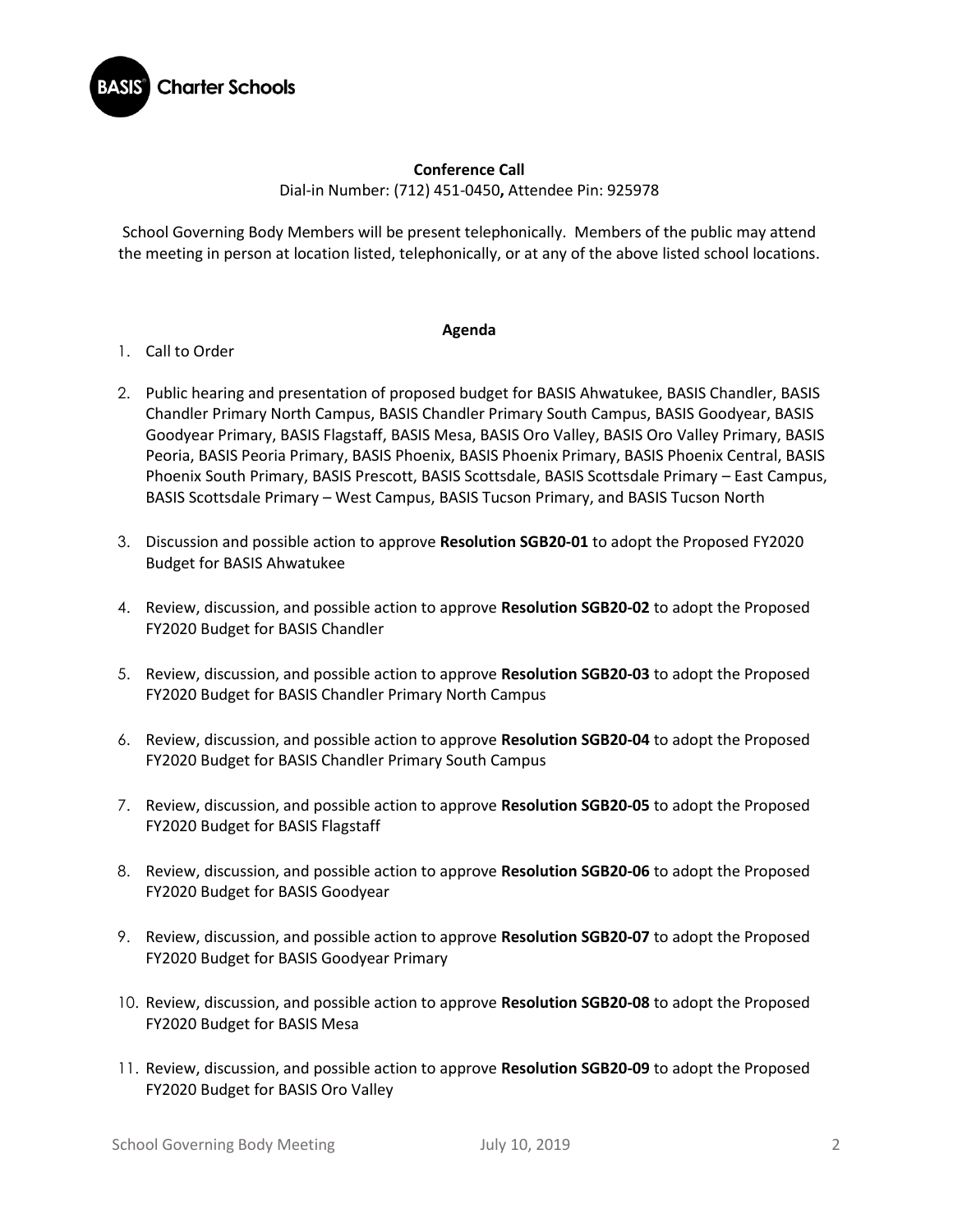## **Charter Schools** BASIS

- 12. Review, discussion, and possible action to approve **Resolution SGB20-10** to adopt the Proposed FY2020 Budget for BASIS Oro Valley Primary
- 13. Review, discussion, and possible action to approve **Resolution SGB20-11** to adopt the Proposed FY2020 Budget for BASIS Peoria
- 14. Review, discussion, and possible action to approve **Resolution SGB20-12** to adopt the Proposed FY2020 Budget for BASIS Peoria Primary
- 15. Review, discussion, and possible action to approve **Resolution SGB20-13** to adopt the Proposed FY2020 Budget for BASIS Phoenix
- 16. Review, discussion, and possible action to approve **Resolution SGB20-14** to adopt the Proposed FY2020 Budget for BASIS Phoenix Central
- 17. Review, discussion, and possible action to approve **Resolution SGB20-15** to adopt the Proposed FY2020 Budget for BASIS Phoenix Primary
- 18. Review, discussion, and possible action to approve **Resolution SGB20-16** to adopt the Proposed FY2020 Budget for BASIS Phoenix South Primary
- 19. Review, discussion, and possible action to approve **Resolution SGB20-17** to adopt the Proposed FY2020 Budget for BASIS Prescott
- 20. Review, discussion, and possible action to approve **Resolution SGB20-18** to adopt the Proposed FY2020 Budget for BASIS Scottsdale
- 21. Review, discussion, and possible action to approve **Resolution SGB20-19** to adopt the Proposed FY2020 Budget for BASIS Scottsdale Primary
- 22. Review, discussion, and possible action to approve **Resolution SGB20-20** to adopt the Proposed FY2020 Budget for BASIS Scottsdale Primary – West Campus
- 23. Review, discussion, and possible action to approve **Resolution SGB20-21** to adopt the Proposed FY2020 Budget for BASIS Tucson North
- 24. Review, discussion, and possible action to approve **Resolution SGB20-22** to adopt the Proposed FY2020 Budget for BASIS Tucson Primary
- 25. Call to the Public
- 26. Review and possible action to approve the Minutes of the **May 10, 2019** meeting of the BASIS Ahwatukee, BASIS Chandler, BASIS Chandler Primary North Campus, BASIS Chandler Primary South Campus, BASIS Goodyear, BASIS Goodyear Primary, BASIS Flagstaff, BASIS Mesa, BASIS Oro Valley, BASIS Oro Valley Primary, BASIS Peoria, BASIS Peoria Primary, BASIS Phoenix, BASIS